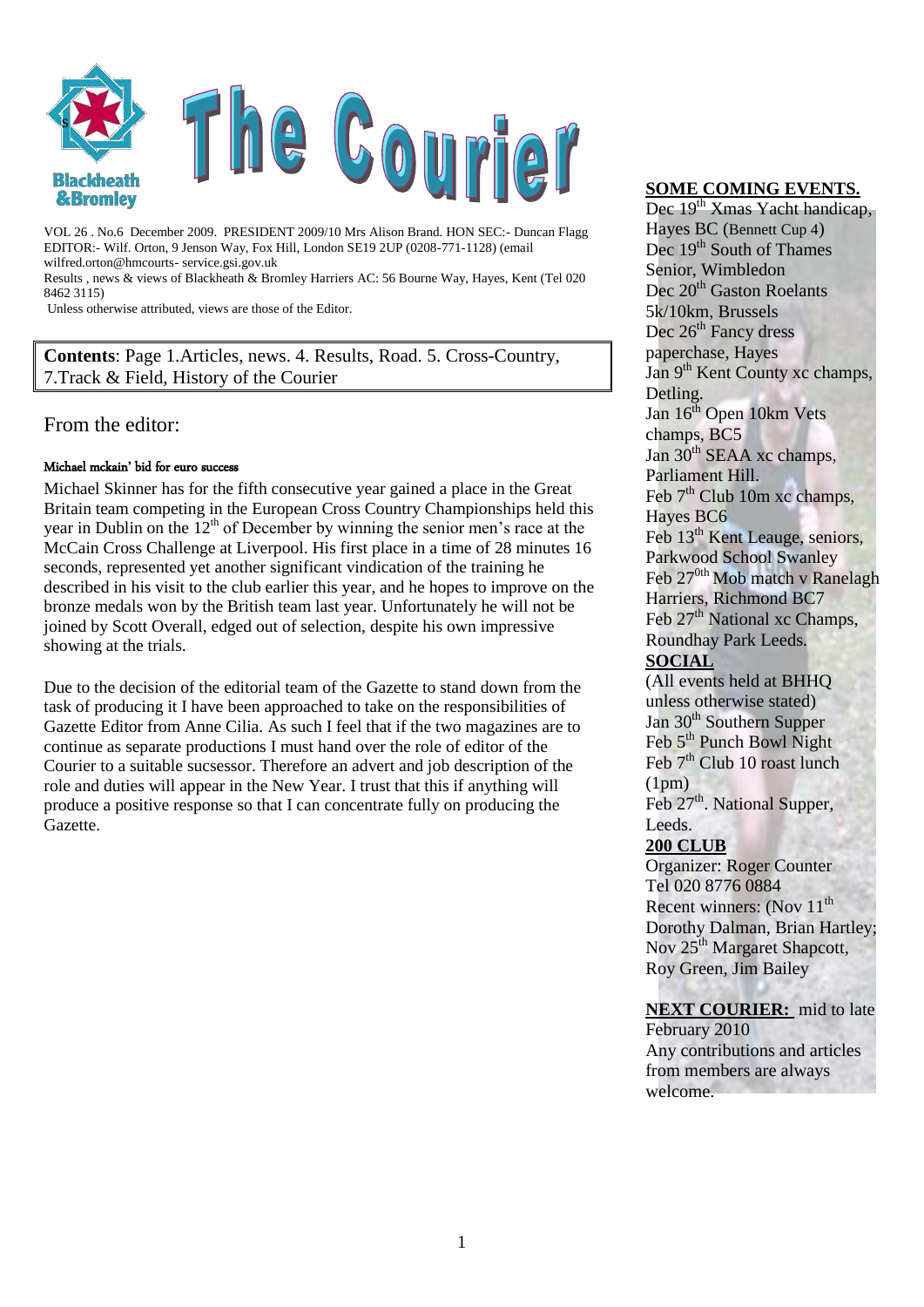#### Punch bowl night.

Next year's Punch Bowl Night takes place on Friday February the 5<sup>th</sup> as usual at the club house. The chosen theme for the evening will be "Sticky Moments"and Tony Pontifex will be looking for contributions from members and guests of a relevant nature. However the identity of the compere for the evening remains for the moment a secret. Tickets for this will cost £16 and includes the usual famous punch concoction (first timers are expected to perform the usual initiation drink) and can be secured by the usual practice of putting your name in the book. There will be up to 45 places available so an early booking of this recently revived annual event is desirable.

#### Globe-trotting heatherns show their quality.

*Two distinguished veteran performers of the club have recently returned from their respective adventures on the other side of the World. Helen Godsell in Sydney and Nick Kinsey in Hawaii have been competing in their respective fields and the following are accounts of how they faired in their championships*.

#### Godsell for Gold

Returning home from the World Master"s Games in Sydney last month with two gold medals was a very satisfying end to my 2009 sprint season.The year started with a world record in the womens"55 category 60m in Ancona, Italy in March, having trained throughout the winter with John Blackie"s young sprint group. I was then disappointed not to be able to compete in the World Championships in Finland in July, due to the fact that my 95 year old mother fell and broke her hip two days before I was due to go.

However all was not lost! We had booked flights to Sydney in October to visit our son Joe, and I was able to enter the World Master Games that were being held in the Olympic Stadium. The games attracted more than 28,000 athletes, competing in most of the Olympic Sports, over 10 days in all the Master Age Groups. An amazing Opening Ceremony,



superb organization, very friendly officials and warm but very windy conditions, made for a truly memorable experience. My 100m was the first race on the second day of competition on the 12 lane track. Although we had had torrential rain just before the line up, I ran relaxed to win my heat in 13.79 seconds, a season"s best time for me. The final was held that evening in perfect conditions. I was going into the final as the fastest competitor, with the crowd naturally cheering for the winner of the second heat, an Australian whom they had never seen beaten. Our son Joe had hung a huge banner at the end of the straight which read ' GODSELL FOR GOLD'.

Unfortunately, I was given the first false start, so had to hold back the next time the gun fired. But focusing on what Joe was expecting of me, I had to achieve, and that I did, improving my time to 13.78 seconds, with the Australian finishing in second place in 14.47 seconds.

Although I had entered the 400m, I felt that it was more important to enjoy the sights of Sydney, and have time with Joe,

so I did not return to the track until the fifth day of the competition for the 200m heat. The line up was similar to the 100m with several Australians in each heat. I again ran a season's best time of 28.69 seconds finishing with the fastest time to go through to the final the next day. The conditions for the final were not so good, with very strong winds on the straight. But the banner was still there, Joe having taken his shoe laces out of his trainers to secure it to the railings! My winning time of 29"15 seconds was disappointing but it was over 1.6 seconds faster than the second placed Australian. Looking ahead to 2010, I intend to have a more relaxed year "at home", enjoying the Southern Womens league if needed, and of course the Kent Veteran League meetings on all the wet, windy Friday and Monday evenings the South of England has to offer.

Helen Godsell, November 2009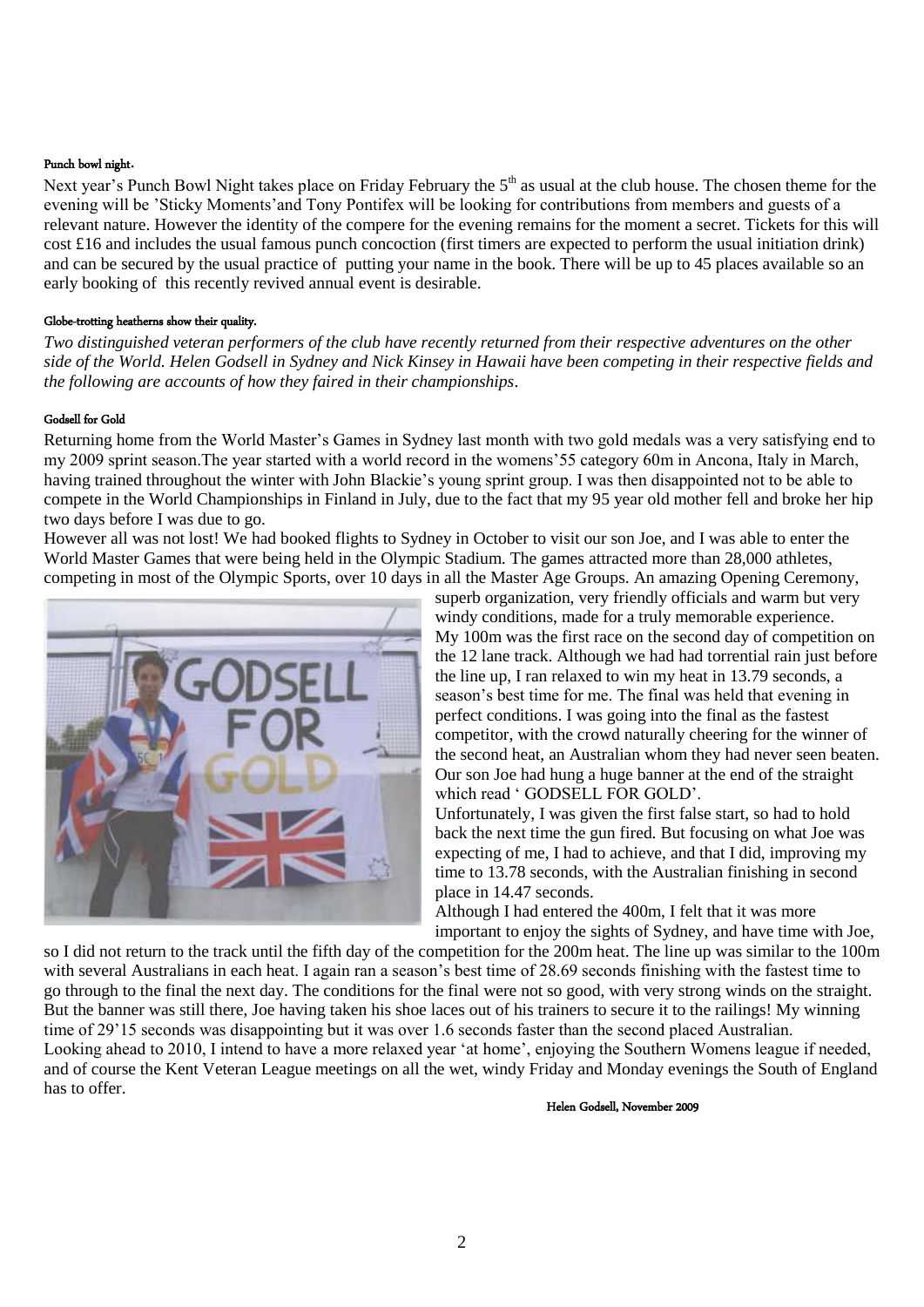#### A Brave heart is a powerful weapon…Nick Kinsey on the Ironman Triathlon

*"Aloha…as they say in Hawaii"* was how a suitably garlanded Nick Kinsey greeted a packed common room on the 25th of November as he proceeded to talk of his experiences at the Hawaii Ironman Triathlon held on the Island of Kona in October, the winning of which he rated as "probably a bigger accolade than winning the Olympic Triathlon".The privilage of participating in this was one for which he qualified in Klagenfurt, Austria in July by winning his age group. Nick gave a spirited and from the evidence of his neck-wear highly animated performance which not only recounted his



adventures in Hawaii but proved to be highly informative about triathlons in general especially for those not familiar with the sport. Although it has now been given an official status within the club it is still considered by some to be a specialist and esoteric sport which probably needs someone with Nick Kinsey"s affability to give it a human face. His talk was liberally illustrated with photographs and videos from his lap-top as well as a diverse array of objects used by tri-athletes including an actual racing bike which some members of the audience were keen to try out later. But although suitably prepared for the challenges ahead there was still the minor obstacle of an ankle injury to be overcome before he landed in Kona, Hawaii"s largest island, with bike all bagged up to encounter the equally daunting problem of jet-lag which had to and were both overcome with something to spare. The nature of the talk was informative as well as realistic in giving an insight into the trials, tribulations as well as the triumphs of a triathlete. Firstly he focused on the

dietary requirements necessary to fuel his efforts particularly on the bike and on foot describing how he would make up his electrolyte drinks to such a consistency that a dentist would later comment on the high sensitivity of his teeth to the sugar in these drinks. He described how he would come back from a cycle ride with his tri-suit "coated in white salt crystals from dried perspiration". The point made was that so

much of the body"s natural salt was lost so salt loading and hydration with an isotonic electrolyte drink was crucial, and he relied heavily on such substances as Nunns tablets and dioralyte sachets. The key part of the jigsaw he emphasised was nutrition and hydration and in a desperate need to get this right he eschewed the fast food joints in favour of thai cuisine where he could get the fresh vegetables otherwise unavailable to him elsewhere, and also the odd helping of pasta. Secondly he had the right gear to perform as effectively as the conditions allowed given the kind of heat and humidity that most of us very rarely encounter. To illustrate this he produced such items as a specially designed helmet which looked like something out of a 1950s sci-fi B movie and had special aerodynamic powers, a skin tight swimsuit which could in a moment transform a wrinkly old body into something as slippery as a dolphin (although he only found it later), and of particular interest to most people his own personalised racing shoes, made by Saucony, his sponsors, light-weight shoes with plenty of ventilation ,and double insoles. The helmet he rated as the most important item in creating an aerodynamic effect to be able to slip through the air by becoming more wing-shaped. *"The biggest thing going through the air is you and your head"* he said adding that a decent helmet would make 10 minutes difference to your performance. Thirdly in describing the events themselves Nick spared no detail as to the pain and discomfort he encountered in the water and on the road. The swim event started with a mass pile up with the 'most kicking and slapping' that he had ever encountered in his life. Even something as pain-free as swimming could become for him a contact sport as he was left with a goggle socket embedded in his eye, felt his nose had been broken and even in water finished up with raw bruises on his elbows. The cycling event was one continuous struggle against increasing heat and by 100km he felt "pretty well cooked". On the return leg for the last 60km he faced a strong headwind made hotter by the heat generated by a local volcano. As for the running event it was a case of just surviving and experiencing the frustration of seeing the water used to cool his body drying up on the skin almost instantly due to the 95 degree heat.

His honesty in describing this intense physical activity had the realism reminiscent of Les Robert's adventures described by him in his book which I reviewed recently and I guess that listeners were left to decide if this was an activity they could be attracted to or not. Even so there was a humorous tale to relate as he looked at the end to chase a rival for a medal position in his age group. After tracking his quarry and catching him he discovered it was the wrong man. Further on he again caught another "wrong" man mistaking him for the rival, until at the death and running at breakneck speed he finally got his man but not to gain a second place but sixth place in his age group! Oh well at 6 minutes 6 seconds for the last mile of a marathon I guess most of us would be happy for that kind of disappointment !

WHO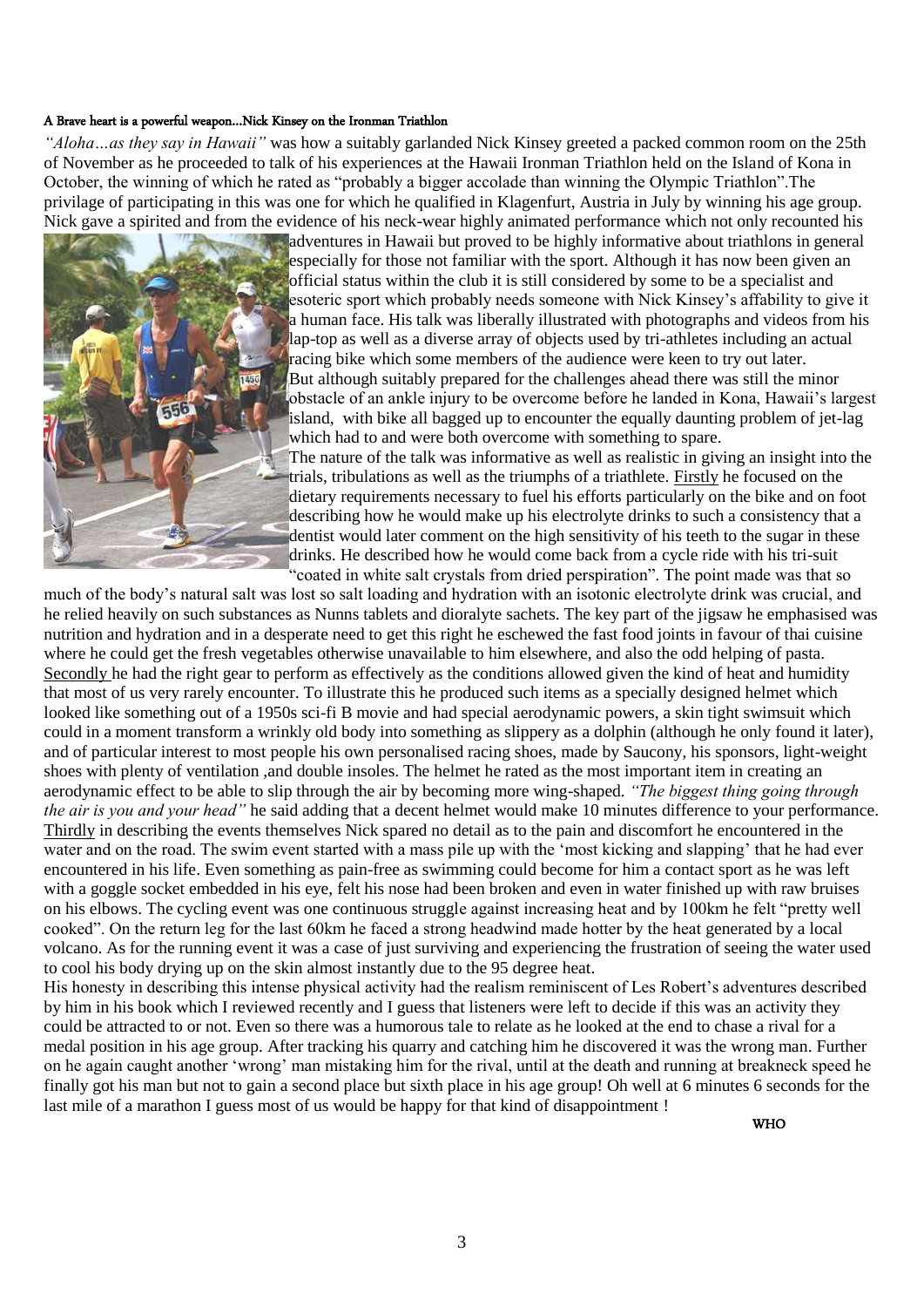# **The Courier December 2009. Results**

# Road.

**Marathons & half marathons**

**October 18th Abingdon Marathon.** 332. P. Rodgers (3:39"37/*3:39"28*)

**November 8th Bexhill Poppy Half Marathon.** 88. J.E Turner (1:40"09)- 122. P.Cobbett (1:44"06)

**November 14<sup>th</sup> Cornwall Marathon, Pensilva.** 182. C. Poole (4:46'32) (4<sup>th</sup> mv70)

**December 6th Luton Marathon** 301. R. Griffin (3"59.50)- 373. G. Sterling (4"19.58)

**Other distances**

**October 30th Serpentine last Friday of the month 5km** 44.G.Coates *V55* (19"15)

**Orpington Road Runners handicap series. November 11th** 10km. 69. N. Webb (52.20/*48.20*)- 78. T.Delahoy (55.06/*52.06*) **December 8th** 6. T. Delahoy (47"3/*40"33"*)- 24. D. King (49"10/*44"10*)- 43. M. Ellison (51"25/*41"25*)

**November 14th The Lord Mayor's Mile, City of London**

Girls 11&12 1<sup>st</sup> Kate Curran *Bromley* (5'34.50) - 2<sup>nd</sup> Georgina Kennedy *Bromley* (5'43.20) Girls 13 & 14 14<sup>th</sup> Hope Stenning *Bromley (*5"47.2)-23rd Jessica Jones *Bromley (*5"52.2) Girls 15 & 16 9 th Amy Mitchell *Croydon* (5"34.22)- 11th Krystal Galley *Bromley* (5"35.35) -20th Danielle Critchley *Bromley (*5"46.53)- 25th Claire Parkin *Croydon* (6"01.37)- 30th Rachel Robinson *Lewisham* (6"09.47) Boys 13 & 14 30th Adam Willis *Bexley*  (5"14.31)- 34th Will Ruiz *Bromley* (5"17.61)- 54th Anthony John *Bromley* (5"49.24) Boys 15 & 16 18th Martin Parry *Bromley* (4"39.41)

**November 15th Brooks Brighton 10km.** 1049. W.Orton (50"51/*49"26*)- 1166. S.Dawson (52"04/*50"36*)

**November 22<sup>nd</sup> Colyton Fiver** 25. R.Minting  $(1<sup>st</sup> M55)$   $(28'11)$ 

**November 22<sup>nd</sup> Leeds Abbey Dash 10km. G. Murray (3<sup>rd</sup> M70) (1:05'21)** 

**December 6th Swanley christmas caper** 1. A. Rayner (21"38)- 2. P. Tucker (*Ravens School Runners*) (22"22)- 5. D. McKinlay (23"53)- 8. D.Ryan (25"00)- 9. E.Murty (25"10)- 10. A.Crowder (25"38)-104. D.Mehmed  $(33'10)$ 

**December 5th Escelade 7.2km, Geneva.** 7. S. Overall (21"12)

**Walking events.**

**November 7th Alec Potton Memorial 7 miles, Selsdon** Men 7 miles 6(*7*). S.Lightman (M65) (1:05"49)- 9(*1*). P.Hannell (M65) (1:08"55)- 18(*3*). D.Hoben (M55) (1:19"40)*, handicap positions in italics.*

**November 14th Enfield Open 7 miles, Lee Valley** Men 10.S.Lightman (65"29)- 46. D.Hoben (1:18"33).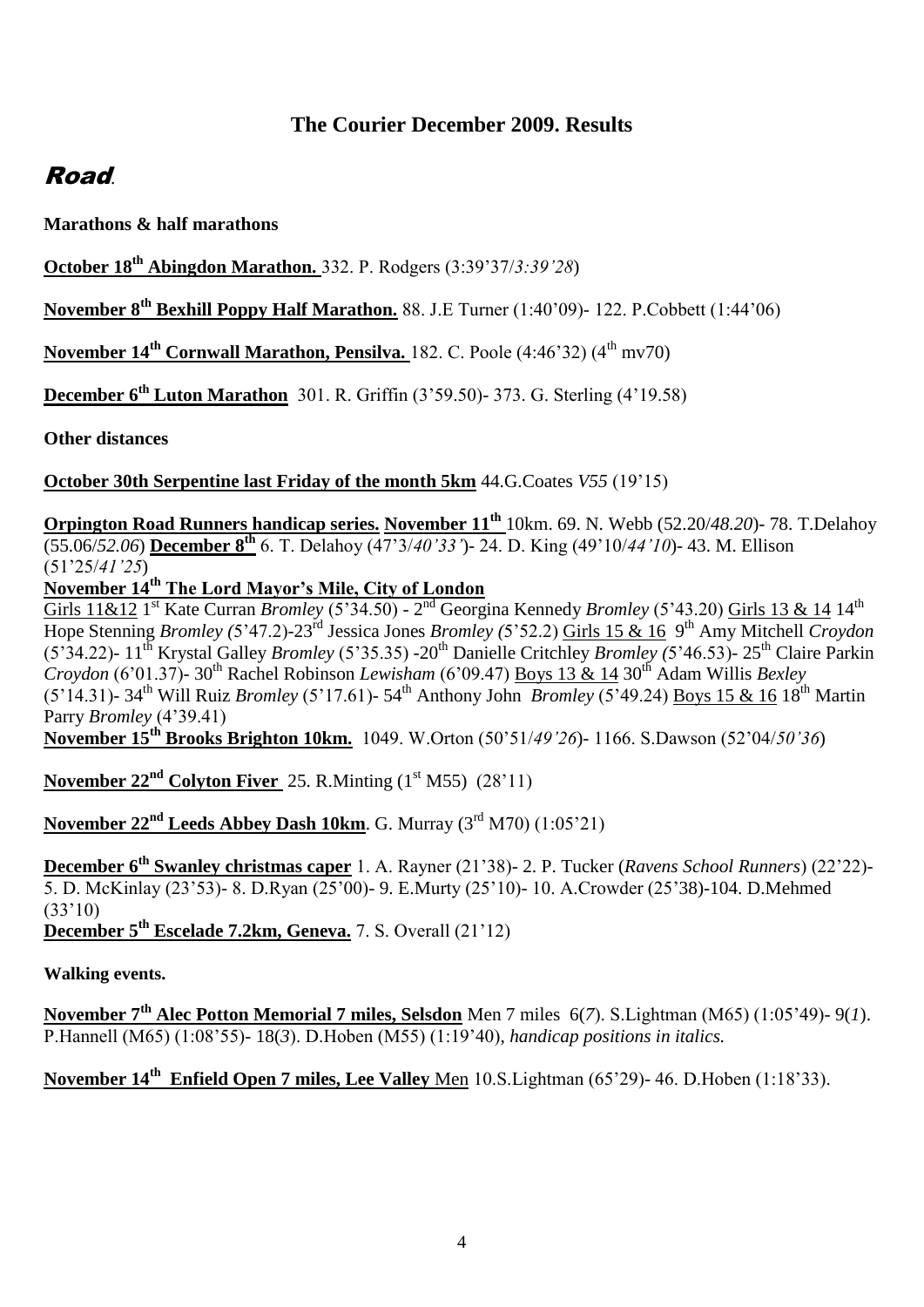**November 28<sup>th</sup> Belgrave Open 7 miles, Wimbledon** 9. S. Lightman (1<sup>st</sup> M65) (1:06'34)- 16. P. Hannell (3<sup>rd</sup> M65) (1:09'57)-28. D. Hoben (1:18' 37).

**December 5th Cambridge Harriers Winter League 5km,Bexley** 9. S.Lightman (28"15)- 28.D.Hoben (35"13). *All competing for Surrey Walking Club*

# Cross Country

# **October 31st. National Cross Country Relays, Mansfield**

*1st Bedford & County AC 'A'(1:01"12.75)*

Senior Men 2nd place Blackheath & Bromley Harriers AC  $(1:01'35.65) - ($ leg 1 A Gibbons  $(16'21/44<sup>th</sup>)$ - 2. M Skinner (14'47.90/9th)- 3. A Rayner (15'28.45/7th)- 4. S Overall (14'58.30/2<sup>nd</sup>):- 71<sup>st</sup>.BBHAC B Team  $(1:11'40)$  $(1.8.$ Daniel  $(18'22/108<sup>th</sup>)$ -2. S. Holmes  $(17'30/87<sup>th</sup>)$ -3. A.Bruce-Littewood  $(16'55/71<sup>st</sup>)$ -4. R.Smith (18"53/71st). U17 Men 18th place BBHAC (30"18.85) ( leg 1. P Sesemann (9"24.25/6th)-2. S Jackson (10"22.40/12th)- 3.W Mercer (10"32.20/18th) Senior Ladies 17th BBHAC (33"33.20)- (leg 1. E Murty (10"49.40/22nd)- 2. B. Proctor (10"58.60/17th)-3. J. Butler (11"45.20/17th)

**Mornington Chasers 10km. Regents Park series November 1<sup>st</sup> 31. Ms J. Hamer (3<sup>rd</sup> woman) (39'57). December 6<sup>th</sup>** 188. W.Orton (50'19)

# **November 14th Kent XC League, Swanley Park.**

Sen & vet women. 5000m 2. J. Hamer (20"30)- 18. C. Jones-Baldock (23"00) ; U20 women. 4000m 2. R. Smith (16"20) ; U17 girls 3500m 4. E. Nolan (15"22)- 9. M. Kane (16"13) ; U15 girls 3000m 2. Amber Reed (12"21)- 14. Holly Fletcher (14"37)- 17.Hannah Cook (15"10) *team placed 2nd/ 33 points ;* U13 girls 2500m 4. Samantha Leighton (10"27) ; 8. Charlotte Rhule (10"47)- 10. Janae Galley (10"48)- 12. Lucy Sidey (10"54)- 16. Holly Walman (11"09)- 28. Maya Brunei (12"33)- 30. Aine Hurlock (12"55)- 32. Shannon Clarke (14"15)- 33. Shannon Cardell (14"48) *team placed 2nd / 2 points* ; U17 boys 5000m. 13. W. Mercer (19"12)- 14. S. Jackson (19"12)- 16. G. Vacharopoulos (19"21) *team placed 3rd/ 43 points*; U15 boys 3000m 13. Tom Greenhill (16"21)- 32. Jake Wade (17"27) ; U13 boys 3000m 16. Tom Desborough (14"10)- 20. Jon Pairman (15"20)

# **November 14th 'Hell Down South' Hellrunner 10, Longmoor Camp**

330. Sheridan Morris (44<sup>th</sup> M40)(1:26'01)- 355. Gareth Evans (269<sup>th</sup> M20) (1:26'38) -562. Kate Jones (30th F20)(1:31"51) -758. Gordon Ramsay (128th M40)(1:35"39) -1128.Tana Ramsay (31st F35) (1:42"18) -1199. Francesca Green (91st F20) (1:43"45) -1200. James Morris (830th M20)(1:43"46) -1279. Adrian Stocks (31st M50)(1:45"17) -1281.Chris Gentle (213th M40) (1:45"18)- 1283. Deniz Mehmed (215th M40)(1:45"19) -1284. Peter Burford (32nd M50) (1:45'20) - 2204. Alix Duffy-Penny (5thU20) (2:14'11) - 2224.Jim Osman (1297th M20) (2:15"08) - *Kev May withdrew from this event beforehand*

**November 21st Inter-Counties Schools' Cross Country Champs, Staffordshire University** Intermediate boys. 10. S. Jackson (Surrey) (22"09)- 16. W. Mercer (Surrey) (22"22)

# **November 28th McCain Liverpool Cross Challenge, Sefton Park, Liverpool.**

Sen men 9.8km. 1. M. Skinner (28"36)- 8. S. Overall (28"54); U20 men 6.7km. 26. A. Bruce-Littlewood (20"48); U17 men 5.5km 72. G. Proctor (19"53)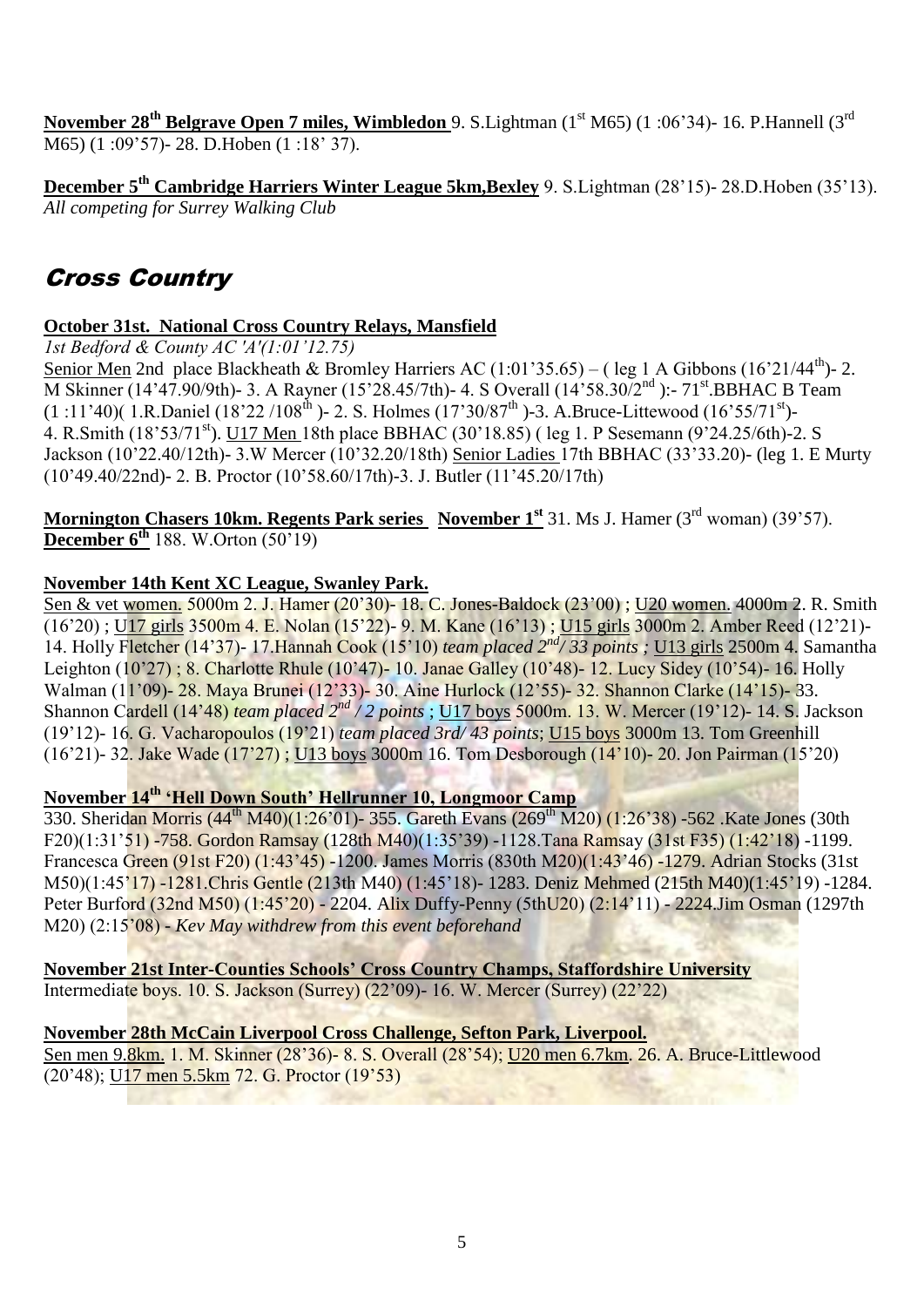# **November 28th. South of Thames 5, Sparrows Den.**

42. Will Mercer (3rd U20) (31"16)- 54. Rob Yates (32"20)-76. Greg Proctor (33"45)-103. Andy Lawes (35"25)- 132. Adrian Stocks (37"46)-185. Wilf Orton (44"32) *1st Joe Morwood (U20) Aldershot Farnham & D (27"20)* **December 5th South London Harriers Pirie 10, Coulsdon.** 25. D. Beadle (1:07"31)

# **December 5th Kent XC League, Bexley.**

Sen men. 10000m 5. A. Bruce-Littlewood (33"35)- 21. A. Camp (36"11)- 90. I. Taylor (43"04)- 92. G. Coates (43"12)- 109. A. Stocks (45"24)-126. N. Barber (48"38); U17 boys 5000m. 10. S. Jackson (17"33)- 12. G. Proctor (17'43)-16. W. Mercer (18'15)- 20. G. Vacharopoulos (18'45); U15 boys 3000m 17. Tom Greenhill (15"13)- 21. AdamWillis (15"20)- 37. Jake Wade (17"16) ; U13 boys 3000m 12. William Fuller (11"22)-16. Richard Webb (11"32)- 24. Tom Desborough (12"38) U17 girls 3500m 2. J. Hamer (14"02)- 5. A. De Matos (16"08) ; U15 girls 3000m 1. Amber Reed (11"11)- 12. Hope Stenning (12"48)- 16. Ella Self (13"16)- 17. Holly Fletcher (13"21)- 19.Hannah Cook (13"55)*;* U13 girls 2500m 2. Georgina Taylor (9"41)- 8. Samantha Leighton (10"01)- 12. Lucy Sidey (10"16)- 13. Janae Galley (10"18)- 18. Emma Myers (10"37);

# **Bennet Cup Events**

# **November 21st Mob match v Orion Harriers, Chingford.**

1. A. Gibbins (47"06)- 6. R. Smith (51"58)- 11. P. Ross-Davies (54"36**)-** 17. A.Tucker (55"48)- 18. M.Watling (56"09)- 20.M.Ellison (56"54)- 22. C.Griffin(57"29)- 23, R.A. Hall (57"30)- 26. S.Pairman (57"50)- 29. M. Jones (58"07)- 30. B. Mcshane (58"24)- 32. S. Lloyd (58"56)- 35. A. Riches (59"17)- 38. C. Pike (59"50)- 41. A. Lawes (1:00"17)- 42. Ms S. Dowling (1st woman) (1:00"28)- 43. R. Yates (1:00"27)- 44. G. Coates (1:00"28)- 46. A. Stocks (1:01"11)- 47. R. Brown (1:01"18)- 60. Ms C. Jones-Baldock (1:03"30)- 61. J. Leeson (1:03"32)- 66. I. Swatton (1:04"33)- 67. F. Thompson (1:04"48)- 68. B. Wetherilt (1:04"51)- 70. D. Carton (1:05"29)- 71. W. Slack (1:05"59)- 75. M. Wade (1:06"06)- 79. J.E. Turner (1:07"24)- 80. T. Delahoy (1:07"46)- 81. Ms A. McDonough (1:07"47)- 83. Ms A.Cilia (1:07"55)- 85. J.Fenwick (1:08"39)- 87. M.Compton (1:09"35)- 90. W.Orton (1:11"10)- 91. A.Grace (1:12"00)- 92. A.Edwards (1:12"09)- 94. Ms J. Eastbury (1:12"38)- 95. Ms Z.Wood 1:13"26)- 96. S. Hollingdale (1:13"45) *Lantern Rouge awarded to A. Edwards as last scorer* Match result. (scoring 37-a-side) 1. Orion Harriers (1130 pts)- 2. Blackheath & Bromley HAC (1877 pts)

Handicap places *1.A.Riches (40'37 {60 pts}- 2. M.Wade (40'46){59}- 3. R. Smith (40'58){58}*- 4. Ms A.Cilia (41"00){57}- 5. A. Stocks (41"31){56}- 6. J.E. Turner (41"34){55}- 7. P. Ross-Davies (41"36){54}- 8. T.Delahoy (41"56){53}- 9. W.Orton (42"00){52}- 10. S. Pairman (42"10){51}- 11. A. Tucker (42"18){50}- 12. J. Leeson (42"22){49}- 13.C. Pike (42"40) (48}- 14. R. Brown (42"48){47}- 15. F. Thompson (42"48){46}- 16. M. Watling (42"49){45}- 17. Ms S.Dowling (43"01){44}- 18. I. Swatton (43"03){43}-19. A.Lawes (43"07){42}- 20. Ms J.Eastbury (43"08){41}- 21. A.Gibbins (43"16){40}- 22. W.Slack (43"19){39}- 23. M. Ellison (43"34){38}- 24. S. Hollingdale (43"35){37}- 25. A. Grace (43"40){36}- 26. Ms A. McDonough (43"57){35}- 27. Ms C. Jones-Baldock (44"00){34}- 28. C. Griffin (44"19){33}- 29. A. Edwards (44"29){32}- 30. S. Lloyd (44"36){31}- 31. R. Hall (44"40){30}- 32. B.McShane (45"04){29}- 33. B.Wetherilt (45"11){28}- 34.G. Coates (45"18){27}- 35. D. Carton (45"19){26}- 36. Ms Z.Wood (45"26){25}- 37. M.Jones (46"37){24}- 38. J. Fenwick (48"09){23}- 39. M. Compton (48"25){22}- 40. R. Yates (48"27){21}.

## Bennett Cup leading places after 3 events.

1. J. Leeson (151 points )-2. A. Stocks (125)- 3. A. Cilia (120)- 4. A. Tucker (119)-=5. C. Griffin (118)- =5. C. Pike 7. M. Jones (117)- =8.W.Orton (112)- =8.R Yates (112)-=10. S. Hollingdale (111)- =11 S. Pairman (111).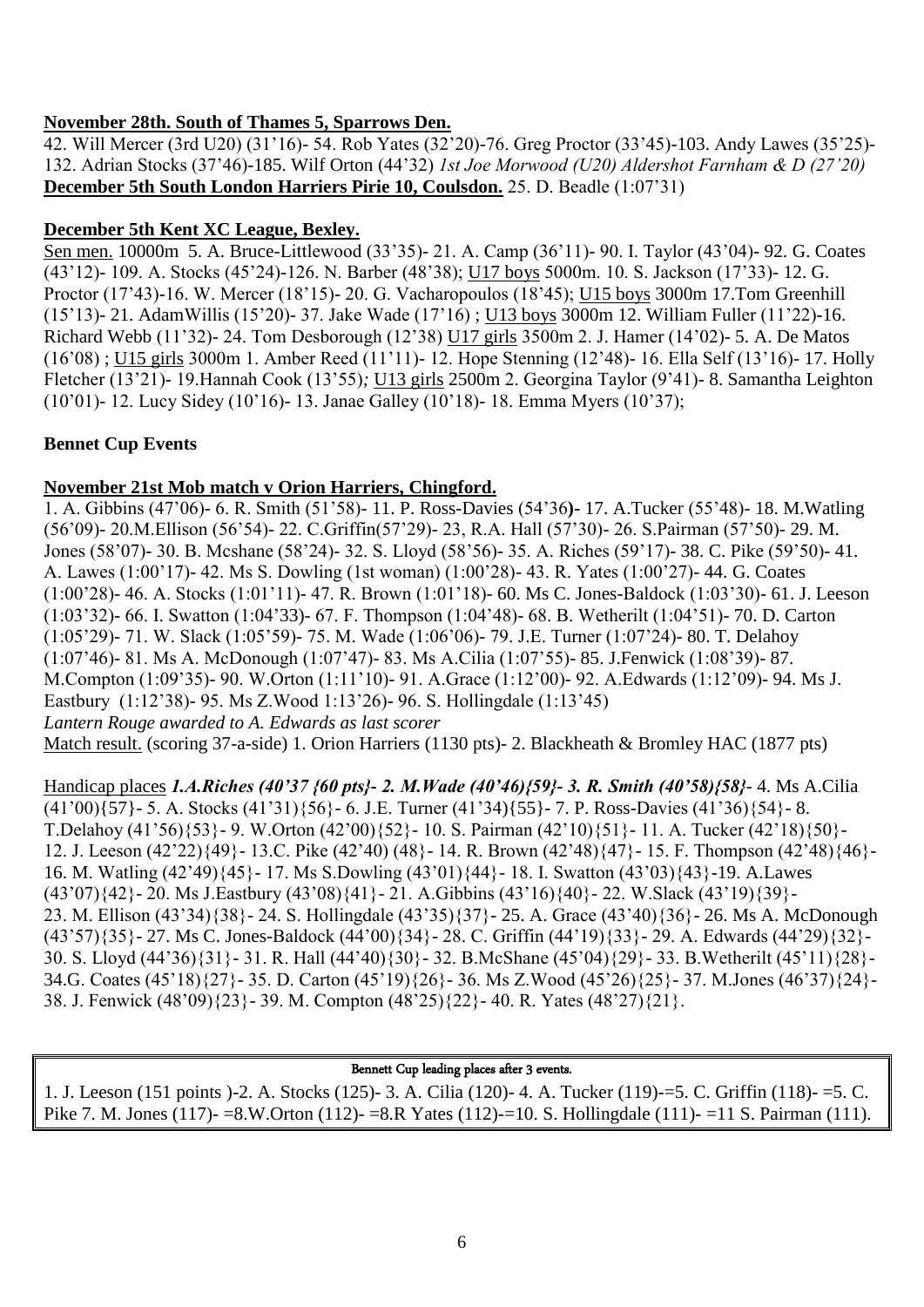# Track & Field

**October 13-18th World Masters Games, Sydney.** W55.100m (heats) 1.H.Godsell (*GB*)(13.79)- F. H. Godsell (13.78) ; 200m (heats) 1. H.Godsell (28.69)- F. H. Godsell (29.15); M55. Pvault 2.A.Williams (*GB*) (3.50m); mv45.1.D.Brand *(NZ)* (57.17m)

## **November 21st Northern Athletics Indoor open meeting 1, EIS Sheffield.**

Sen. 60m (heat 19) 6. Ms H. Biddiss (8.49)- (heat 25) 1. F. Collymore (7.05) ; 600m (heat 1) 2. R. Davies (1"22.83) ; 150m (heat 1) 1. F. Collymore (16.34)- (heat 13) 6. Ms H. Biddis (20.04).

Addendum. The following was missed from the last issue :- One Hour Run. 7. D. Leal (1245m/7.61 miles)

# Triathlons/Duathlons

**September 26th X Terrain Festival off-road Triathlon, Hawley Lakes** 1. T. McDowell (2:03"31)- 19. K. May (2:23"14)- 94. J. Phelan (2:54"14)- 120. P. Burford (3:02"34)- 122. Ms S. Dowling (3:02"46) **October 10th Ford Ironman World Triathlon, Kailua Kona, Hawaii.**

300th. N. Kinsey (*GBR*) (10:02"22) {2.4 miles swim (556th/1:05"10)- (1t/t 1"43) ; 112 mile bike (265th/5:11"27); (2t/t 3"29)- 26.2 miles run (435/3:38"52)}

# **November 7th Florida Ironman & Ballbuster Duathlon.**

Florida Ironman. 179. J. McConville (10:05"20) {swim 1:08"21; bike 5:06"06; run *6th v50* 3:41"54}- 819. C. Aves (12 :08"30) {swim (1:13"15); bike (6:04"33); run *147th v40* (4:36"12). Ballbuster Duathlon. 212. S. Morris (3:43"27){run (59.16); bike (1:32"02) ; run *40th v40* (1:05"38)- 232. J. Phelan (3: 47"09){run (1:34"00); bike  $(1:34'00)$ ; run *1st v60*  $(1:03'41)$ .

#### History of the Courier.

*It is forty years ago this year that the Courier was formally inaugurated as a regular news sheet to supplement the results printed in the Gazette although in various forms its forerunners date back to the 1950s. Over the years it has seen changes in name, style and content to evolve into the magazine which is currently produced. For those interested in archives, the following is a summary of its history.* 

## *- Precursors*

Some track results appeared during 1955 to 1957 *"to make results available to our track members more quickly than can be done in the pages of the Gazette".* (Historically one of the roles of the Gazette was to be the Club Record). These sheets were produced by **Alan Woodrow** who was Assistant Editor (to Editor Harold Thompson) of the Gazette at that time.In 1957 Alan moved across to be Cross-Country Secretary and production of the results sheets seem to have lapsed. *- Recording results for posterity*

In 1969 **Ian Smith** produced a series of documents to inform members of events in connection with Centenary Year. He called these News sheets and they formed the content of the first volume of what later became the Courier. A significant number of members, about a quarter of them, expressed a keenness to receive these and one issue (No 3) carried a supplement of results of the famous 100 x 1 mile centenary relay *"since the Gazette cannot afford the space to publish them in full".*From 1970 to 1974 a number of Ranking and Results Sheets appeared, but there don"t seem to have been any systematic publications apart from the Gazette.

In 1974 the suggestion was made that there was a continuing need for the Newsheet and Ian responded to this by producing a second volume with the aims of giving results in some depth and details of events in the immediate future on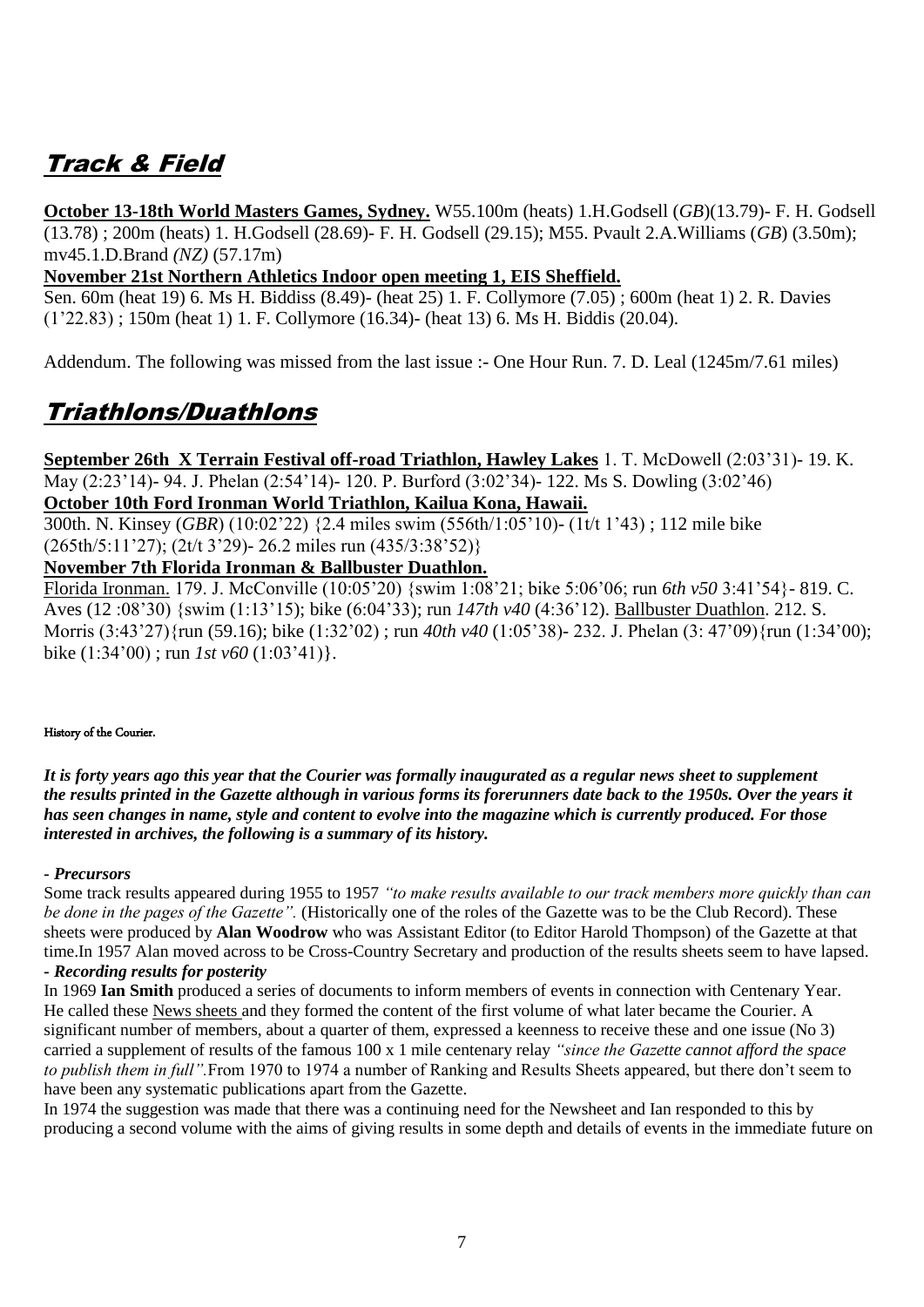a more rapid time-scale than was possible in the Gazette. Circulation was on the same basis as before and by Volume 2 (issue 3) this stood at 161 and continued to grow thereafter.

By August 1977 there were increasingly more results and Volume 2 (no 29) records *"the editor of the Gazette(GeoffLast) has suggested that the volume of results particularly in the summer, is likely to submerge the Gazette and the Club Committee have agreed to release him from the obligation to provide a club record. It is likely that the Newssheet will takeover this task though selected results and it is hoped comprehensive reports will appear in the Gazette".*

In order to resolve any lingering doubts over the role that the Newssheet should fulfil and the tasks it would perform now that it would take over from the Gazette as the main organ for recording results, Ian re-styled it in November 1977 under a new name "Blackheath Courier". This was adopted for the commencement of Volume 3 and Ian Smith continued to edit this until April 1980.

Editorship then passed to **Chris Woodcock** from the start of Volume 4 in November of that year to its tenth issue early in 1983. For Chris production of the Courier at that time was still in its formative years. *"It fell to my wife"* he recalled *to answer the "phone, take the messages and type up the "skins" we then used for duplicating. It must be remembered that this was well before word processor facilities and email became available and documents had to be dictated, written and assembled in order, and by hand. Once the "skin" had been typed there was no other recourse to amend items without a complete re-type – and each "skin" would take her about an hour to type up*". Financial difficulties in the club at the time and arrears in publication of the Gazette threw greater emphasis on the need for a low- cost publication and with the increase in the number of events in the early 1980s there was a need for such a vehicle to record and pass on more current information and results. Chris"s brief was to carry on the sterling work initiated by Ian with as little financial drain on resources as possible which he, by whatever means and ingenuity employable, continued to do so.

But eventually there were production difficulties and by 1983 Chris was unable to continue as editor. The first four issues of Volume 5 were therefore produced by or for Steve Cluney who was the Gazette editor at the time. **Pete Shepheard** took over in December 1983 re-stating the aim of announcing forthcoming events and giving all results *"to enable Heathen performances to be recorded for posterity in the Club archives".* His editorship continued to volume 6 until December 1985.

#### *-The Courier comes of age*

After him **Alan Tilley** was then appointed to produce the Blackheath Courier but due to adverse factors was unable to do so.Therefore in September 1987 **Bill Clapham** succeeded as editor and duly commenced Volume 7 with the same stated aims as previously. Production at that time was by ink duplication but by 1988 this was replaced by to word processor/ computer plus photo copying. Initially distribution was as before (i.e to those who requested it), but gradually it was made available at the Club HQ to any who cared to take it. It was also posted to a list of members who had asked for that. Up until 1995 the Courier was a results only magazine but that year at the start of Volume 15 Bill Clapham started to include small adverts and short notices of one line or two that previewed forthcoming events and reported news events such as obituaries. Over the next year the content changed dramatically as Bill graduated to more substantial items. In the first issue of Volume 16 for September 1996 readers were offered more detailed articles which included reports of team events in track and field, and summaries of the meetings of the Club Committee to give a more topical flavour. Soon afterwards he began to feature themed series such as "Heathern Haunts" (1997-8) which described places of interest such as Brockwell Park and Ladywell Fields and in 1999 one named "Courierosities", an anthology of odd stories of interest in the running world. Over the following years there came book reviews, selected letters from members of comments, and the occasional piece of poetry to add a cultural flavour. There were even cartoons drawn by Bill himself and in 1989 the character of Muldiworp appeared for the first time, making regular appearances up to the end of Bill"s editorship in 2005. Certain articles were also illustrated by David Johnson who became one of Bill"s regular contributors over the years. As the Courier began to catch up with technological advances all issues were from 1999 copied onto disc and posted on the Club"s website which was introduced by then. Mike Peel took over the website in 2000 and regularly received the discs after that. Although Bill continued to do the photocopying he able to hand this over to the capable services of a more professional printer All of these changes reflected the changing nature of the club when as it was renamed Blackheath and Bromley Harriers AC in May 2003 the Blackheath Courier was re-named Th"Courier.

## *-Putting on the style*

The magazine in its present form dates from April 2005 when I (**Wilf Orton)** took over the editorship from Bill Clapham. Whilst most of the format adopted by Bill was continued for the first edition produced by me in May 2005 a new style was slowly being introduced, and as I had recently gained a computer skills qualification, I made use of this together with IT skills honed over many years working with computers to take production of the Courier into a new era.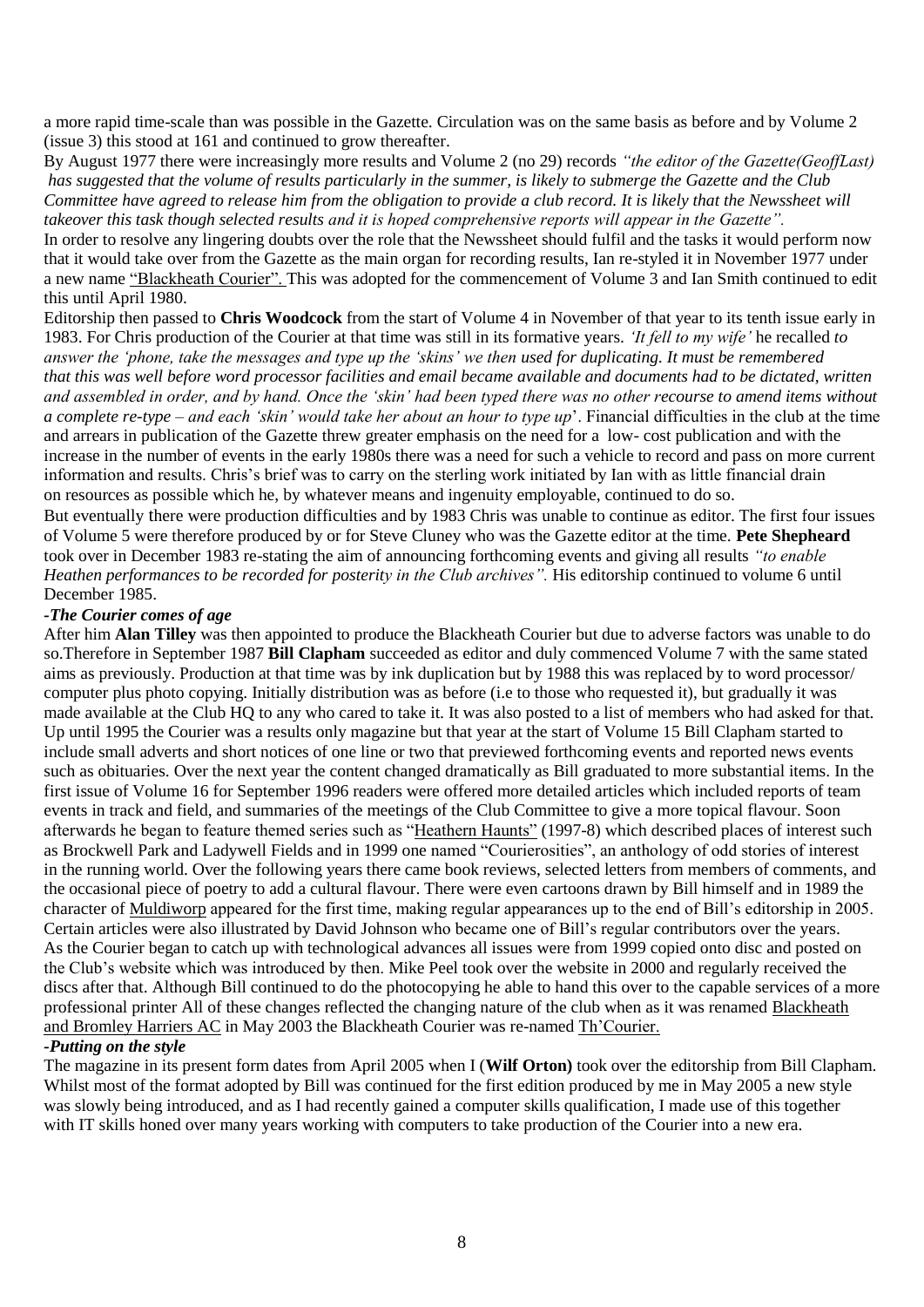Graphics and layout became more sophisticated over the next few editions as the Courier became fully illustrated either by using photos from the club website or employing the method of "watermarking" images, that is placing formatted pictures behind the text which were visible but as a faint watermark of the image, usually of a well known club athlete. The sending of copies to Mike Peel by disc was replaced by emailing them from the start of my editorship. From 2005 all issues bore the club emblem of the six pointed star in the top left hand corner of the front page above the masthead. The name changed from th'Courier to The Courier laid out in enlarged letters using word image. Another significant change to the layout and format of the magazine has been the order in which results are arranged. Whilst Bill Clapham did this according to date and with a numbered sequence, I decided to arrange results according to type of event with the four main categories of Road, Track/Field, Cross Country and Triathlon. Dividing the results up this way was done to allow readers to find particular results more easily and from August 2006 an index box was inserted onto the front page for easy reference.

At first under my editorship the number of results in each issue dropped off dramatically from an average of 70 to 80 included by Bill Clapham to only about 30. However after a lapse in the production of the magazine in 2007 the numbers of items in subsequent issues increased significantly as I was able to increasingly access results from the specialist athletics results websites that exist or contact other clubs for the information so that the numbers now range from over 40 to nearly 70. In earlier issues I could rely on the contributions of other club members for articles to accompany the results but the courier was still mainly a results magazine. However articles began to appear more frequently as it became common to include a central feature on such diverse subjects as a comment, reports of major championships such as the 2008 Olympics, write- ups of social events, and of a lecture given by archivist David Colquhoun of his book on the New Zealander middle distance runner Jack Lovelock. Like Bill Clapham I also featured book reviews such as those of David Colquhoun's "As if Running on Air" (Jack Lovelock's diaries and of Les Roberts' "From Wit's End to John O'Groats", (a personal account of his charity cycle ride in 2008).

#### *-Interrupted production*

For over a year from late 2006 to January 2008 the Courier fell out of production. It had been more difficult for me to fulfil my deadlines despite constant appeals to club members for help without response.When the December 2006 issue was left only partly finished, and with subsequent issues also being left only partly drafted, a backlog of work built up. Reflecting on this particular episode it is worth mentioning that a combination of factors such as computer equipment difficulties, work pressures and various external factors such as employment issues combined to prevent me from completing any of the six issues of the magazine that year. Attempts were made to produce them but the cumulative congestion of outstanding work and lack of time prevented these from being completed. Maybe the lack of interest in some quarters or doubts in the editor's mind as to the continuing need for the magazine were also contributing factors in what was not for the first time in its history, a lapse in its production. Misunderstandings over the non production were resolved and credit should be given here to the head of communications who in a bid to resurrect the Courier eventually persuaded me of the need to resume production as soon as possible. Perhaps by being reminded of the importance to the club of a regular results magazine and one which acted as the club"s archive, a productive outcome was achieved by all concerned in resuming production in 2008. After an absence of over a year a back issue from 2007 (commemorating the death of Sydney Wooderson) preceded the 2008 run which instigated the present volume 26.

Since then issues have come out regularly and on time. The content aims to cover as wide a spectrum of subject matter as possible with emphasis on social and cultural matters, although on isolated occasions it has attracted controversy as to the tone of some items. Of these a discreet veil can be drawn and no more said.

#### *-The future*

As to the Courier"s future the decision by the editorship of the Gazette to relinquish their roles have provided a pointer. As if seems most certain I do take over the editorship of the Gazette it is hoped that it will continue in its present form or maybe evolve into a mainly web-page digest that amalgamates both magazines. Perhaps in the future resources can be pooled so that both the Gazette and the Courier will be produced by a team the members of which will need to sing from the same hymn-sheet.

The club secretary might in his Annual Report of March 2009 have described the Courier as struggling but this observation was clearly unfair given the consistency of its production and increasing variety of content and had not taken account of recent developments. It may have struggled in the past but with the right persons showing committment it will surely survive into the future providing the service it has in the past. Coming developments will surely dictate in which direction it is likely to go.

WHO the Editor